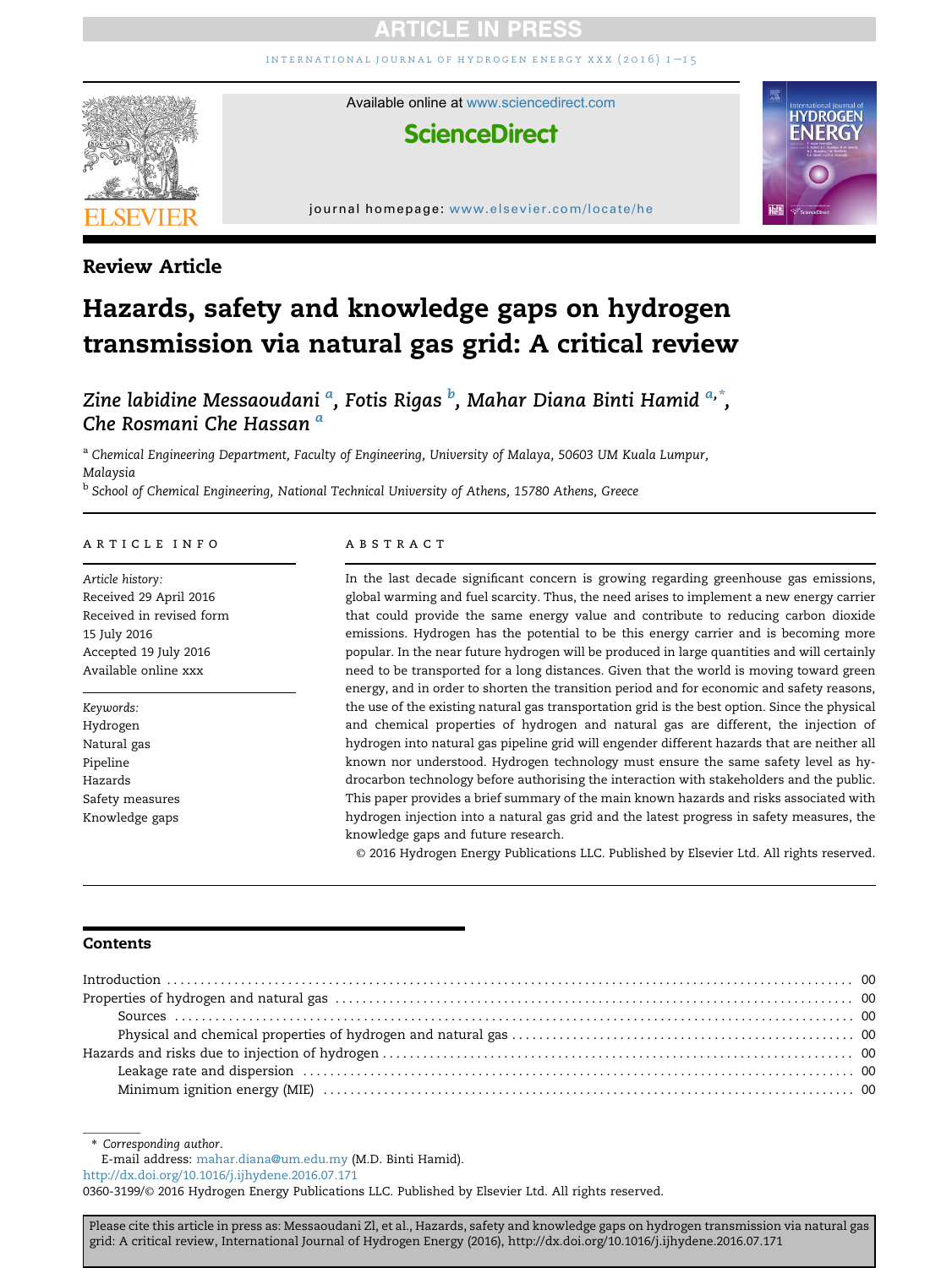## **ARTICLE IN PRESS**

#### **2** international journal of hydrogen energy xxx (2016)  $1 - 15$

#### Nomenclature

| H <sub>2</sub>    | Hydrogen                                               |
|-------------------|--------------------------------------------------------|
| $H_2O$            | Water                                                  |
| NG                | Natural gas                                            |
| $\rm CH_4$        | Methane                                                |
| CO                | Carbon monoxide                                        |
| CO <sub>2</sub>   | Carbon dioxide                                         |
| CCS               | Carbon capture and storage                             |
| QRA               | Quantitative risk assessment                           |
| TNT               | Trinitrotoluene                                        |
| ATEX              | Explosive atmosphere                                   |
| <b>LOC</b>        | Limiting oxygen for combustion                         |
| $\lambda$         | The hydrogen content of the fuel                       |
| FL.               | Flammability limits                                    |
| SOP               | Standard operating procedures                          |
| D                 | Damage                                                 |
| $D_{\rm p}$       | The population density                                 |
| $\mathsf{A}$      | The involved area                                      |
| $V_c$             | The vulnerability coefficient                          |
| $r_{exp}$         | Hazard distance from explosion, m                      |
| $r_{\text{fire}}$ | Hazard distance from the center of jet flame, m        |
| $\alpha$          | Ratio of effective hole area to pipe cross-            |
|                   | sectional area, dimensionless                          |
| d                 | Pipeline diameter, m                                   |
| $P_0$             | Density of gas at operation condition, $\text{kg/m}^3$ |
| L                 | Pipe length, m                                         |

#### Introduction

The last decade witnessed significant growth in awareness for greenhouse gas emissions, global warming and fuel scarcity. Thus, the need arises to implement a new energy carrier that would provide the same energy value and contribute to reducing  $CO<sub>2</sub>$  emissions. One such potential fuel is hydrogen, which is becoming increasingly popular [\[2,3,49\]](#page--1-0). This means that it will be produced in large quantities and will certainly need to be transported from the production location to the end-user.

Pipelines are the cheapest and safest way to transport hydrogen over long distances with minimal energy loss [\[22,60,88\]](#page--1-0). One of the most important barrier that interrupt hydrogen to be broadly utilized is the present lack of hydrogen infrastructure [\[88\].](#page--1-0)

Experience indicates that implementing a new technology does not essentially require drastic change; it can be realised by small modifications to existing methods and infrastructure.

There are suggestions to inject hydrogen into the existing natural gas grid, which permits the fast and cost effective transition to hydrogen energy transport. Some authors [\[57\]](#page--1-0) reported that the injection of hydrogen is possible and others [\[11,13,16,23,73,81\]](#page--1-0) examined the possibility of using the existing natural gas pipeline network to transport both pure hydrogen and an admixture of natural gas-hydrogen. The